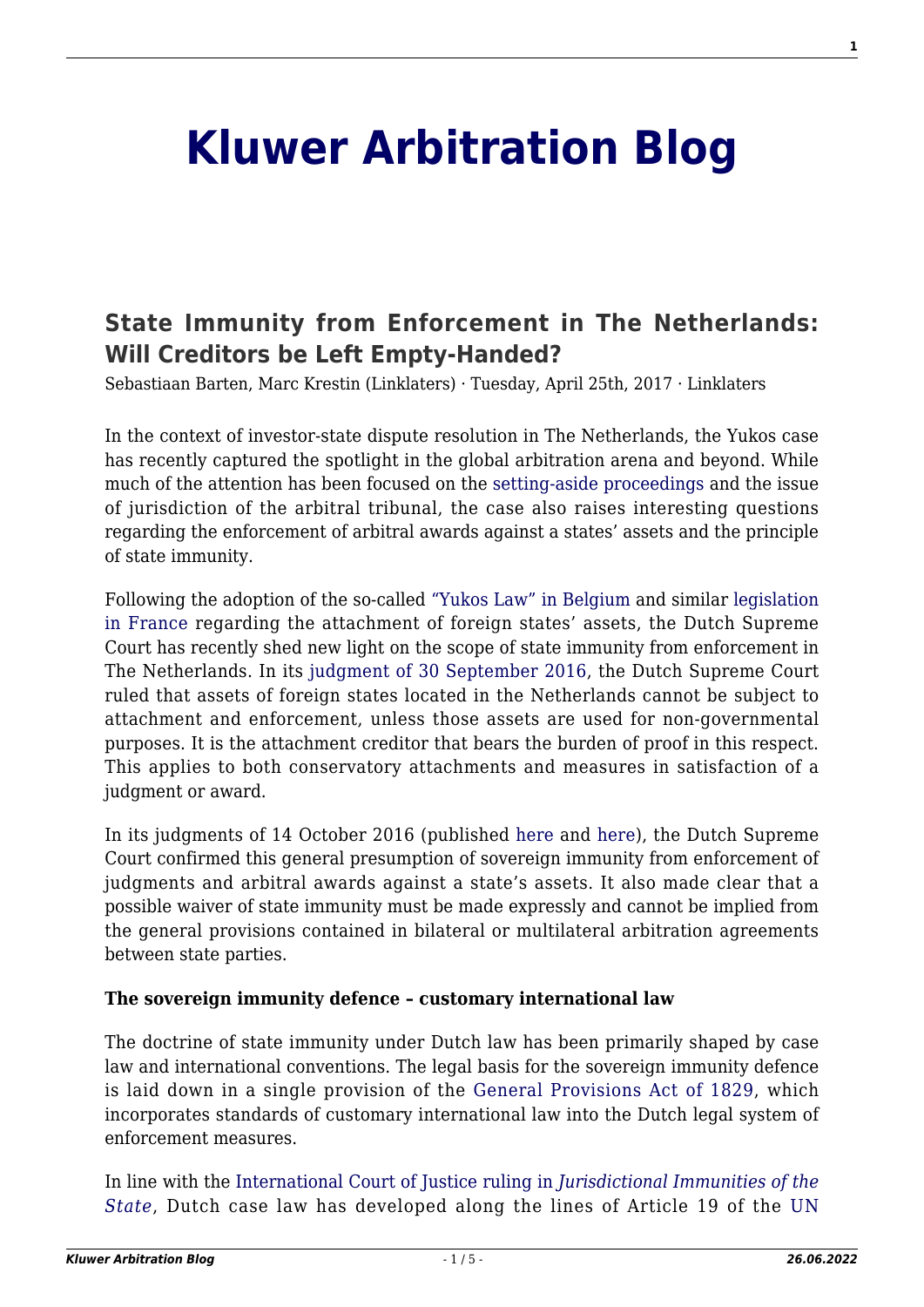[Convention on Jurisdictional Immunities of States and their Property](https://treaties.un.org/doc/source/recenttexts/english_3_13.pdf) (the "UN Convention"), most of which – although not yet in force and not yet ratified by The Netherlands – is considered to be customary international law.

Consequently, the Dutch Supreme Court ruled that the three exceptions to sovereign immunity of a foreign state's assets listed in Article 19 of the UN Convention are applicable under Dutch law. In summary, this means that assets of a foreign state may only be attached:

i. with the express consent of the state;

ii. if the state has allocated or earmarked property for the satisfaction of the claim; or iii. where it has been established that the property is specifically in use or intended for use by the state for other than government non-commercial purposes.

## **No distinction between conservatory and executorial measures**

One of the aspects that was heavily debated among the signatories to the UN Convention was whether the 'commercial purposes exception' should also be available with regard to conservatory measures against a state's assets. The consensus reached is reflected in Article 18 of the UN Convention, which rules out the possibility of levying conservatory attachments on a state's assets without the state's prior express consent.

However, the Dutch Supreme Court has expressed the view that the distinction made between conservatory and executorial measures in the UN Convention does not reflect international customary law and consequently does not apply under Dutch law. Provided that a creditor succeeds in proving that the state's targeted assets in The Netherlands are intended to be used for commercial purposes, the Dutch courts will permit conservatory attachment of those assets.

## **Presumption of immunity**

The presumption of immunity as confirmed by the 2016 Dutch Supreme Court decisions puts creditors to the challenge of proving that the foreign state's targeted assets are intended to be used for non-governmental (i.e. commercial) purposes. Creditors should not expect to receive any assistance from the Dutch courts in meeting this challenge. The Dutch Supreme Court has held that the state party is under no obligation to disclose any information regarding its assets, nor are states required to appear in the proceedings and put forward a sovereign immunity defence.

The Dutch Supreme Court has not gone as far as to exclude so-called 'mixed funds' from attachments, e.g. funds of a state held in a Dutch bank account for governmental as well as commercial (or other) purposes. In order to attach 'mixed funds', however, a creditor will need to demonstrate the extent to which the funds are intended to be used for a non-governmental purpose.

## **Pre-attachment judicial review**

Any party who wishes to attach assets in The Netherlands will have to use the services of a bailiff. Bailiffs are under a statutory obligation to submit a report to the Dutch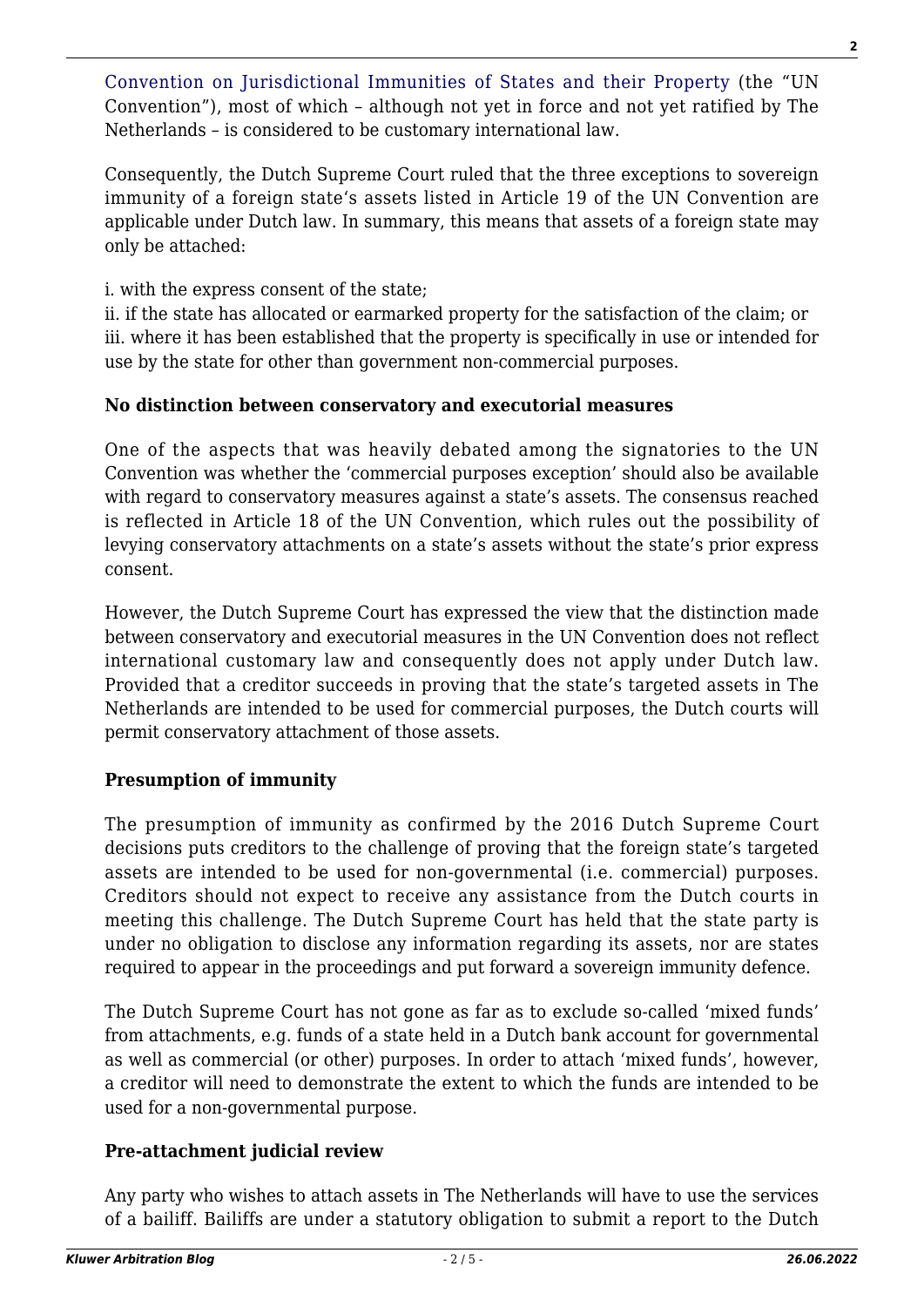Ministry of Justice as soon as they receive instructions to attach assets of a foreign state which may be in violation of the Dutch State's international obligations.

The Dutch Ministry of Justice has the power to prevent the attachment of assets, or render an attachment which has already been levied null and void, until the creditor has demonstrated in court proceedings initiated against the Dutch State that the relevant assets are not covered by sovereign immunity. As a result of the confirmed presumption of immunity, the Dutch Ministry of Justice may be inclined to challenge virtually any attachment intended to be levied against a foreign state's assets.

This results in a system of pre-attachment judicial review similar to those introduced in Belgium and France, albeit that in The Netherlands the executive branch of government essentially determines whether such judicial review should take place.

## **No implied waivers**

An exception to the presumption of sovereign immunity exists if the investor can demonstrate that the state has waived its right to invoke such defence. Unlike the [UK](http://www.legislation.gov.uk/ukpga/1978/33) [State Immunity Act 1978](http://www.legislation.gov.uk/ukpga/1978/33), which contains an arbitration exception to state immunity, there is no general rule under Dutch law which provides that a state is taken to have waived its immunity defences by entering into an arbitration agreement with a private party.

In accordance with the UN Convention, the Dutch Supreme Court found in [one of its](http://deeplink.rechtspraak.nl/uitspraak?id=ECLI:NL:HR:2016:2371) [14 October 2016 rulings](http://deeplink.rechtspraak.nl/uitspraak?id=ECLI:NL:HR:2016:2371) that express consent from the state is required for a waiver of immunity to be effective. More specifically, it found that neither Article 10(2) of the [Energy Charter Treaty 1994,](http://wetten.overheid.nl/BWBV0001155/2010-01-21) which provides that *"Each Contracting Party shall ensure that its domestic law provides effective means for the assertion of claims and the enforcement of rights with respect to Investments, investment agreements, and investment authorisations"*, nor Article 26(8), which provides that *"…Each Contracting Party shall carry out without delay any such award and shall make provision for the effective enforcement in its Area of such awards"* could be interpreted as an express waiver of state immunity.

Both provisions deal only with the enforcement of arbitral awards within the territory of one of the contracting states involved in the dispute, not third party states. Many bilateral investment treaties contain similar provisions, which are thus unlikely to be interpreted as express waivers of immunity in relation to measures of constraint against a state's assets in The Netherlands.

## **Comment**

Although some authors have advocated to limit the scope of state immunity in an era of free trade and foreign investments, the 2016 decisions of the Dutch Supreme Court seem to follow a recent international trend towards absolute state immunity from enforcement against a state's assets.

One thing is certain: if it was not already an uphill battle to enforce arbitral awards against foreign states in The Netherlands, it now certainly is a mighty mountain to climb. It will be challenging for creditors to prove that the state's assets they wish to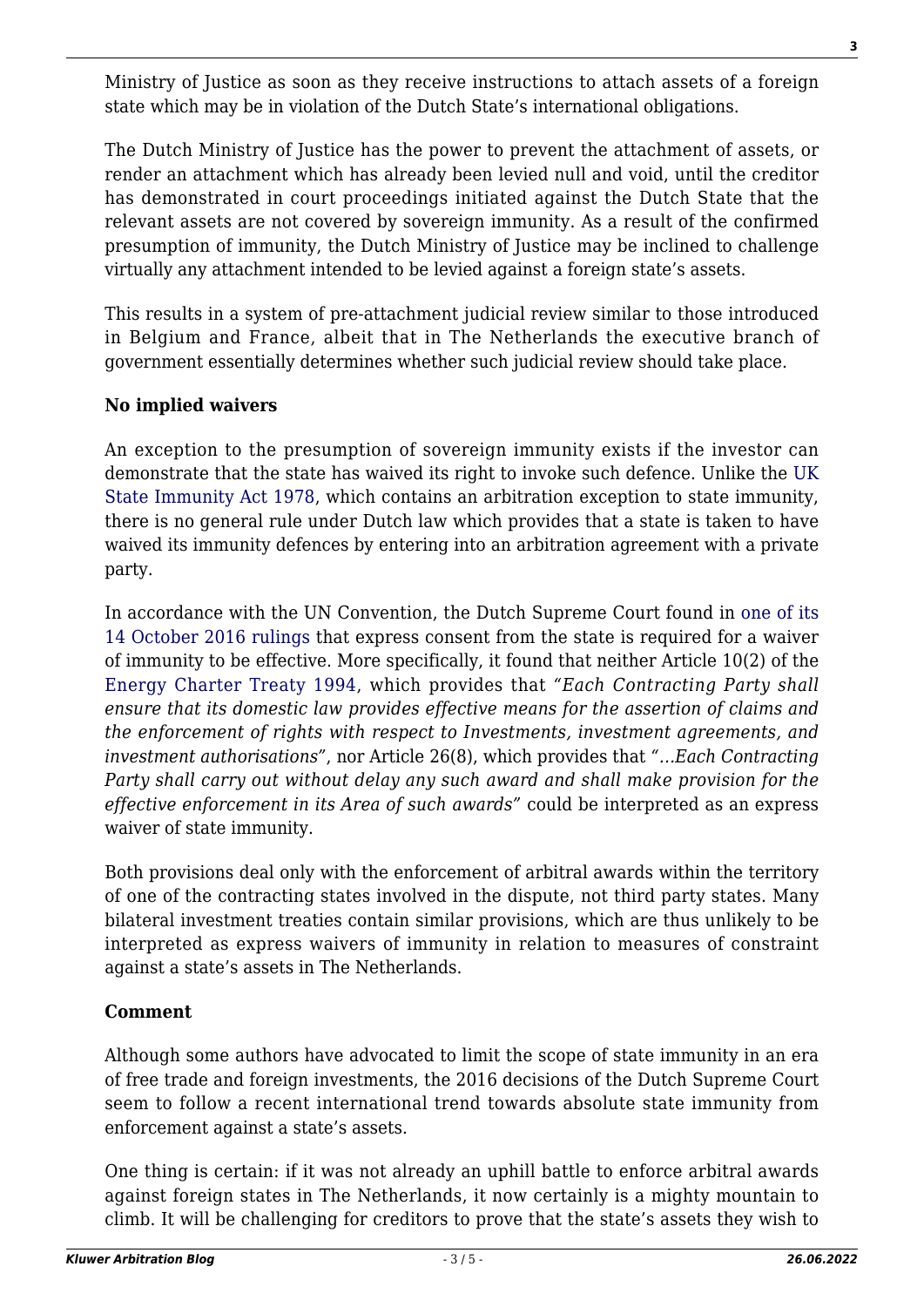attach serve commercial rather than governmental purposes, especially because states have no obligation to assist in adducing any evidence in that respect. An upside for creditors seeking enforcement in The Netherlands is that – contrary to some other jurisdictions – the commercial purposes exception also applies to conservatory attachments.

Investors are therefore advised to seek a waiver of immunity from enforcement when contracting with states. It is important to ensure that the waiver is express and specific, and that it is effective not only under the domestic laws of the state party involved, but also under the laws of jurisdictions in which enforcement proceedings may be pursued.

*To make sure you do not miss out on regular updates from the Kluwer Arbitration Blog, please subscribe [here](http://arbitrationblog.kluwerarbitration.com/newsletter/). To submit a proposal for a blog post, please consult our [Editorial Guidelines.](http://arbitrationblog.kluwerarbitration.com/editorial-guidelines/)*

#### **Profile Navigator and Relationship Indicator**

Offers 6,200+ data-driven arbitrator, expert witness and counsel profiles and the ability to explore relationships of 13,500+ arbitration practitioners and experts for potential conflicts of interest.

[Learn how](https://www.wolterskluwer.com/en/solutions/kluwerarbitration/practiceplus?utm_source=arbitrationblog&utm_medium=articleCTA&utm_campaign=article-banner) **[Kluwer Arbitration Practice Plus](https://www.wolterskluwer.com/en/solutions/kluwerarbitration/practiceplus?utm_source=arbitrationblog&utm_medium=articleCTA&utm_campaign=article-banner)** [can support you.](https://www.wolterskluwer.com/en/solutions/kluwerarbitration/practiceplus?utm_source=arbitrationblog&utm_medium=articleCTA&utm_campaign=article-banner)



This entry was posted on Tuesday, April 25th, 2017 at 5:07 am and is filed under [Arbitral](http://arbitrationblog.kluwerarbitration.com/category/arbitral-award/)